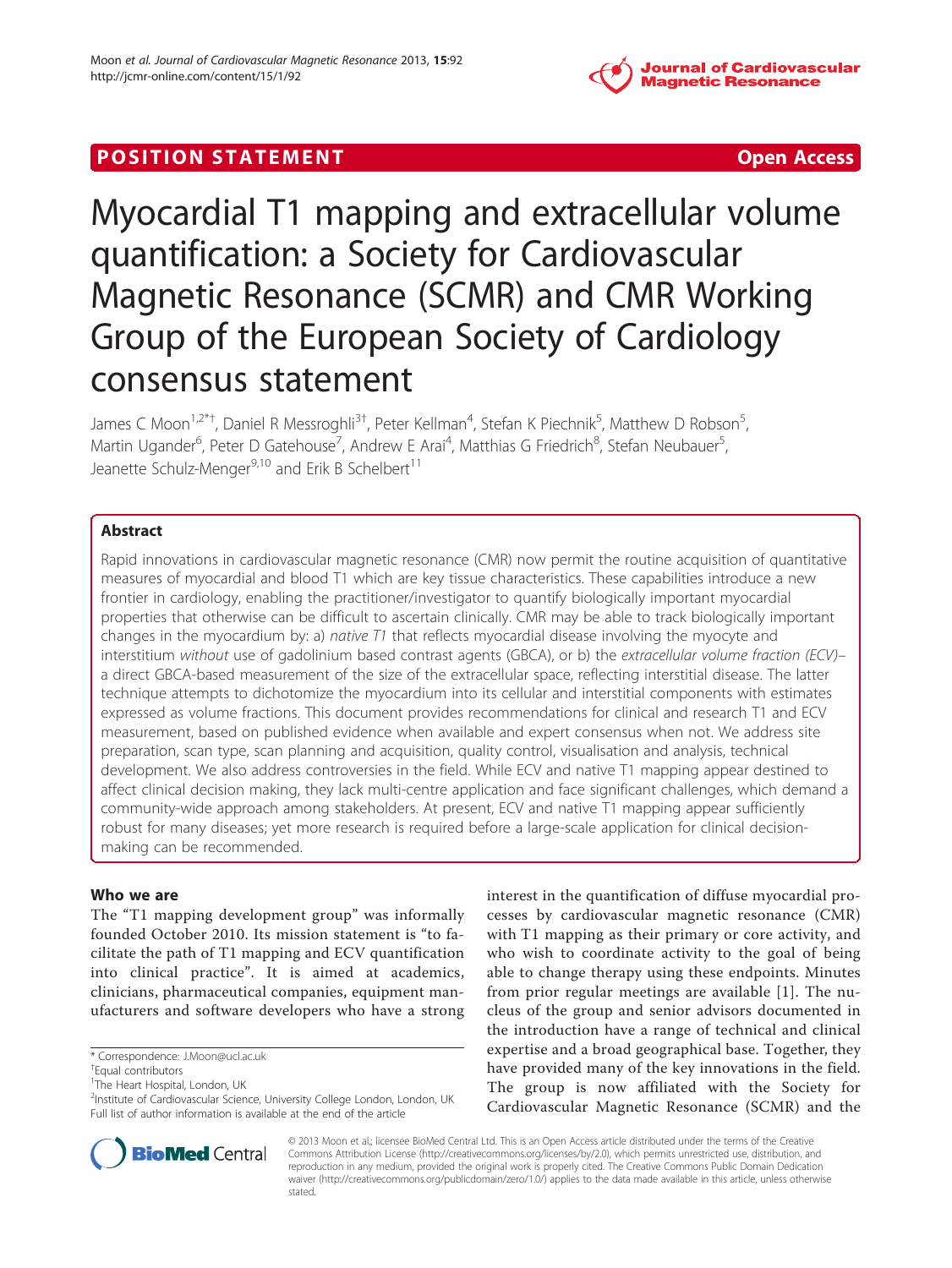CMR Working Group of the European Society of Cardiology.

#### Background

Rapid innovations in CMR now permit the routine acquisition of quantitative measures of myocardial and blood T1 which are key tissue characteristics. T1 quantification requires the acquisition of multiple images to derive the T1 recovery curve which is governed by the exponential time constant for MR longitudinal relaxation, T1. This parameter can be displayed as a pixelwise "T1 map" whereby an estimate of T1 is encoded in the intensity of each pixel [\[2,3](#page-8-0)]. Its quantitative nature permits establishing normal T1 ranges, and T1 values can be assigned colors to simplify visual interpretation.

This capability introduces a new frontier in cardiology, enabling the practitioner/investigator to quantify biologically important properties of both regional and global myocardium independent of function. Historically, diffuse myocardial disease has been difficult to measure or even appreciate noninvasively. This advance is important, because focal and diffuse changes may directly reflect pathophysiologic processes across the disease spectrum from preclinical to end-stage disease. CMR may be able to track biologically important biologically important changes in the myocardium by: a) native (noncontrast) T1 that reflects myocardial disease involving the myocyte and interstitium without use of gadolinium based contrast agents (GBCA), or b) the extracellular volume fraction (ECV) after a GBCA–a direct measurement of the size of the extracellular space, reflecting interstitial disease. The latter technique attempts to dichotomize the myocardium into its cellular and interstitial components with estimates expressed as volume fractions. The concept of employing extracellular agents to quantify the interstitial space has been exploited by investigators over many decades [[4](#page-8-0)[-7](#page-9-0)]. Advances in T1 measurement now permit routine noninvasive measurement of ECV.

This document provides recommendations for clinical and research T1 and ECV measurement, based on published evidence when available and expert consensus when not. We recognize *a priori* that multiple methodologies for T1 measures do and should exist, with continued evolution and residual imperfections. Furthermore, different vendor implementations of the same biomarker test may have different normal ranges. However, the rapid progress in the field renders it sufficiently mature to warrant recommendations. We make analogy to another key cardiac imaging biomarker, the left ventricular ejection fraction (LVEF), where measurement variations persist within and across modalities yet the yield of biological information is sufficient to diagnose, guide and monitor treatment and predict outcome. In fact, all imaging and non imaging biomarkers

share some degree of error inherent in their measurement which is implicit in their "signal to noise" ratios and their coefficients of variation.

## Scientific and clinical relevance

#### Native (Noncontrast) T1

Native (noncontrast) T1 measures of myocardium permit noninvasive detection of biologically important processes which promise to improve diagnosis, measures of disease severity, and potentially prognosis. Native T1 changes can detect pathologically important processes related to excess water in oedema [\[2](#page-8-0)[,8,9](#page-9-0)], protein deposition [\[10,11](#page-9-0)], and other T1-altering substances such as lipid [\[12,13\]](#page-9-0) or iron (hemorrhage, siderosis) [\[14](#page-9-0)], without the need for a GBCA. In addition native T1 techniques need not exclude patients with severe renal dysfunction. Alterations of myocardial native T1 can therefore signal both *cardiac diseases* (acute coronary syndromes, infarction, myocarditis, diffuse fibrosis causes (all high T1)) [[15\]](#page-9-0), and *systemic disease* such as (cardiac amyloid (high T1)) [\[10](#page-9-0)] Anderson-Fabry disease (low T1) [\[16](#page-9-0)] and siderosis (low T1). When combined in a clinical scan protocol, early evidence suggests that native T1 mapping can reveal pathology such as area at risk in acute coronary syndromes [\[2,](#page-8-0)[8,9,17](#page-9-0)], hitherto unsuspected pathologies (global myocarditis without LGE) and preclinical disease or unsuspected cardiac involvement (iron, Fabry disease, amyloid) [\[10,12,18](#page-9-0)].

#### **ECV**

The ECV technique introduces a potentially important new method to examine the myocardium because it is sensitive to the distribution of the LV myocardium into its cellular (dominated by myocyte mass) and extracellular interstitial (extracellular matrix (ECM) in the interstitium) compartments. Alterations in these compartments occur from different physiologic and pathophysiologic biologic processes [\[19\]](#page-9-0).

Early data indicate that ECV measures appear to be as prognostically important as LVEF [\[20,21](#page-9-0)] which underscores the biologic importance of the interstitium. This myocyte-ECM expansion dichotomy may have important implications for identifying distinct therapeutic targets: i.e., the fibroblast versus the myocyte. This issue is especially important in heart failure where over 20 trials failed to identify therapeutic targets [[22\]](#page-9-0). Furthermore, in heart failure with preserved systolic function, there are no evidence based therapies to reduce hospitalization or mortality. The extent to which primary ECM expansion from fibroblast activation drives myocyte dysfunction or the extent to which primary myocyte disease leads to ECM expansion in HF remains incompletely understood, but now the cardiology community has a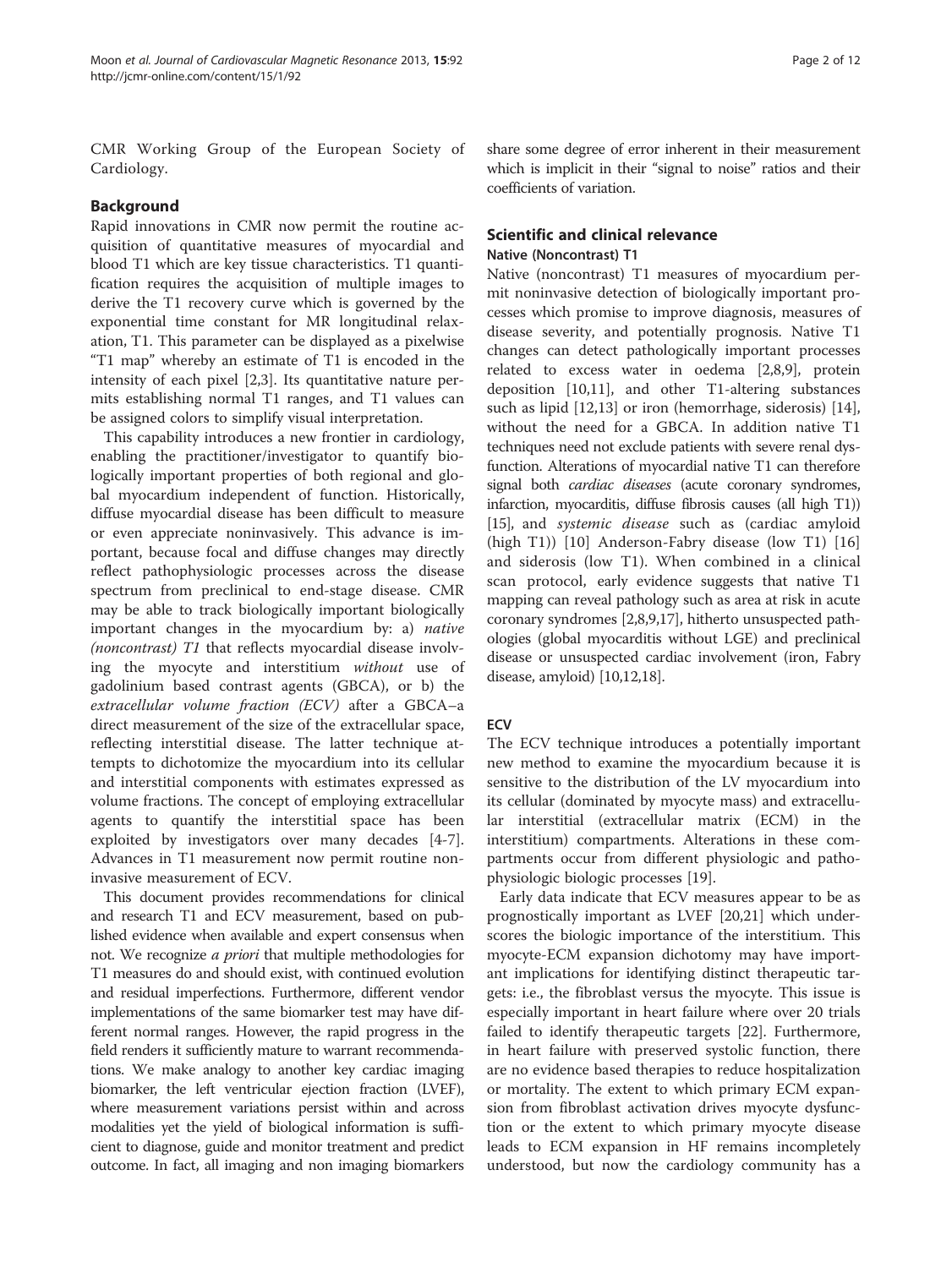developing and promising means to quantify expansion of the interstitium.

In the absence of amyloid or oedema [\[23](#page-9-0)], expansion of the myocardial collagen volume fraction is responsible for most ECM expansion [[24\]](#page-9-0) which culminates in mechanical [[25-27](#page-9-0)], electrical [[28-31](#page-9-0)], and vasomotor dysfunction [[32\]](#page-9-0), which are key elements of cardiac vulnerability [[33\]](#page-9-0). ECM expansion can diminish tolerance to ischemic insults [\[34](#page-9-0)-[36](#page-9-0)]. Other investigators have reported "vulnerable interstitium" in sudden cardiac death victims [\[31](#page-9-0)], and have described band-like fibrosis in myocardium resembling hepatic cirrhosis [\[37](#page-9-0)]. Thus, just like other organs, fibrosis in the myocardium is associated with cardiac dysfunction [\[38](#page-9-0)]. Fibrosis is associated with a number of conditions [[39,40\]](#page-9-0) and is considered to represent a final common pathway of myocardial disease from a variety of insults.

While late gadolinium enhancement (LGE) undoubtedly provides important diagnostic and prognostic information [[41](#page-9-0)[-47\]](#page-10-0), T1 mapping and ECV may have an advantage over LGE for quantifying the degree of ECM or interstitial expansion. LGE is less suitable for quantifying extent of ECM expansion [\[48-54](#page-10-0)] resulting from pathologies other than myocardial infarction where the differences between normal and affected myocardium are less distinct. LGE validation data for this purpose are lacking. Spatial variation of myocardial fibrosis is the key feature that renders it potentially detectable on an LGE image [\[49\]](#page-10-0). In ischemic cardiomyopathy, one small study examining 10 explanted hearts reported that the majority of the total collagen content could be distributed diffusely rather than focally [\[39\]](#page-9-0). Such a diffuse distribution of collagen content would render its accurate quantification nearly impossible with LGE. ECV can detect early fibrosis changes not always detectable by LGE [[20,](#page-9-0)[49-51,55-58](#page-10-0)]. The association with outcomes appears stronger for ECV compared to LGE [[20,21\]](#page-9-0). Automated parametric ECV maps are an exciting development that may facilitate rapid ECV measurement and potentially catalyze the field [\[59\]](#page-10-0).

#### Consensus terminology

To streamline the field and increase its accessibility, below are a list of recommended terms and their definitions

## Native T1 or Native myocardial T1

- Longitudinal relaxation time (T1) values of a given tissue when no contrast agent has been applied. "Native T1" is preferred over other terms such as "pre-contrast T1" or "non-contrast T1". If a paper is unambiguous (no contrast use, no measurement of other tissues), after initial use, native myocardial T1 can be abbreviated to simply T1.

### T1 mapping

- A CMR method providing a parametric map whereby the T1 value is encoded in each pixel. T1 maps arise from a series of co-registered images acquired at different times of T1 recovery, typically following a magnetisation preparation by inversion or saturation. Raw images used for T1 mapping need to be acquired at identical times in the cardiac cycle. CMR methods allowing for T1 estimation from ROIs drawn in raw images of different parts of the cardiac cycle (i.e. not allowing pixel-based T1 analysis) should be referred to as T1 *measurements*.

## ECV or myocardial ECV

The extracellular volume (ECV) of the myocardium reflects the volume fraction of heart tissue that is not taken by cells. This includes the intracapillary plasma volume–a significant compartment in some organs like the liver. ECV should be preferred over other terms such as "volume of distribution". ECV does not account for regression in capillary density or other microvasculature throughout the myocardium that may be associated with adverse remodelling [\[60-62](#page-10-0)]. Yet, such decreases in the myocardial vasculature would only mask differences in ECM expansion that ECV attempts to measure. ECV maps can also be generated on a pixel-wise basis if native and post contrast T1 images are coregistered, quantified, and adjusted for the hematocrit [[59](#page-10-0)].

## ICV or myocardial intracellular volume

The residual of ECV (i.e.,  $1$ -ECV = ICV) representing the total tissue volume inaccessible to the GBCA molecules themselves–i.e., behind cell membranes, the composite of all cells (mostly myocyte mass, but also red blood cells, fibroblasts, macrophages, etc.). However, ICV estimates are subject to the same biases inherent in ECV estimates.

#### Fibrosis

Neither T1 mapping nor ECV directly measure the extracellular matrix or detect other important ECM qualities, such as the degree of crosslinking and post translational modification. Rather, ECV measures the space the ECM occupies which is a useful surrogate. ECV has robust histological validation as an ECM measurement which correlates with the collagen volume fraction [\[24](#page-9-0)[,54,63\]](#page-10-0). This advance is important because myocardial fibrosis is ubiquitous and associated with myocardial remodeling [[19,37](#page-9-0),[39,40,](#page-9-0)[46,64](#page-10-0),[65](#page-10-0)]. In the absence of amyloidosis, other forms of infiltrative disease, or clinical conditions that would create myocardial edema, and acknowledging the other components of extracellular matrix [[65](#page-10-0)], ECV is a CMR biomarker for myocardial fibrosis. We suggest avoiding use of the term "scar" due to its potential for confusion. It is not clear whether "scar" refers to: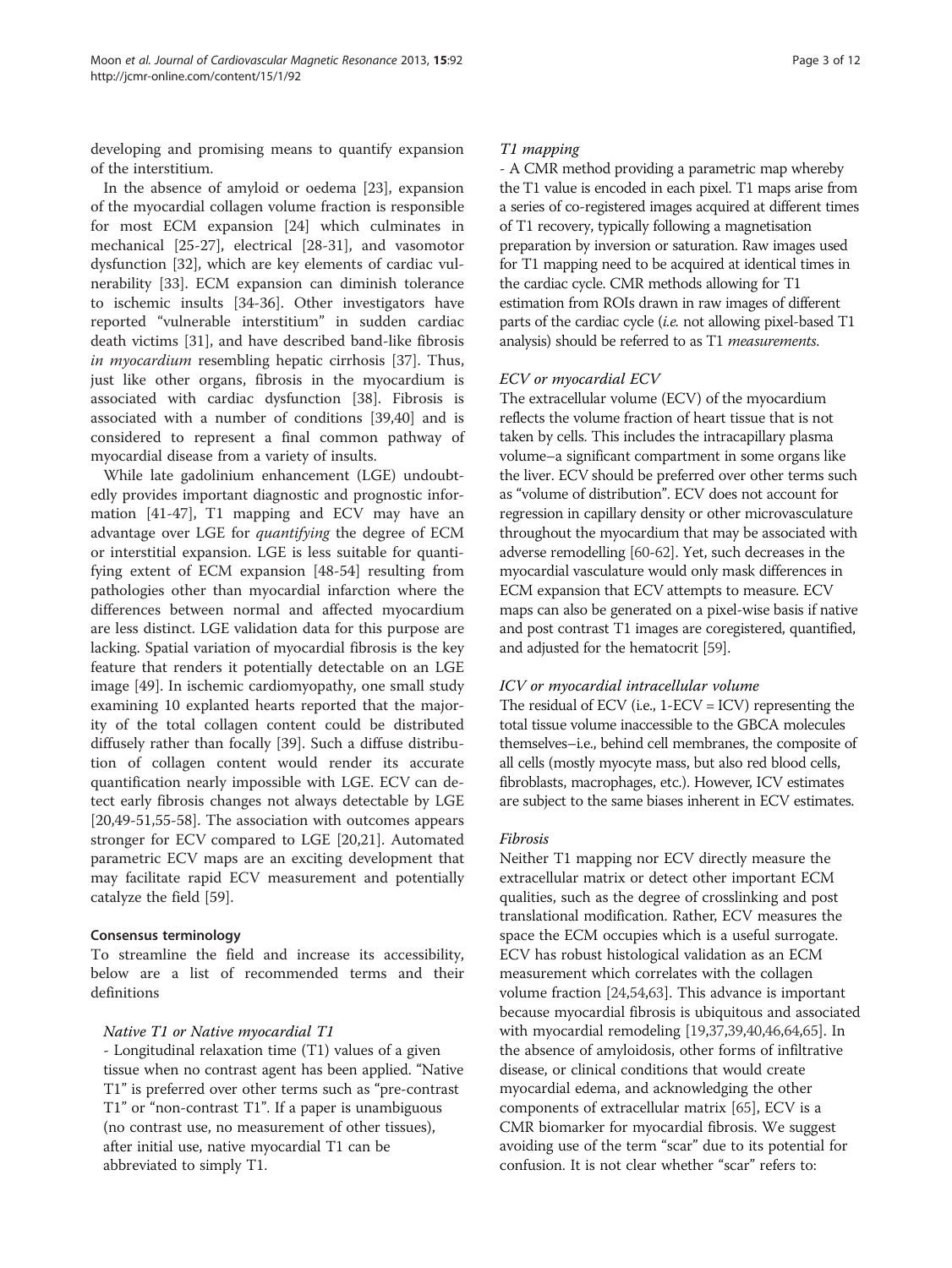necrosis, apoptosis, or fibrosis; an ischemic etiology or non-ischemic etiology; focal or diffuse fibrosis.

#### Consensus recommendations

For clinical evaluations, we recommend the following. Supporting justification for these points is provided in the subsequent section.

- 1. Site preparation
	- i. Establish site normative values for the particular set-up (vendor/field strength/magnet/contrast regime/sequence variant and patient population (age/gender)).
	- ii. Use a validated sequence with tightly controlled protocol for the duration of the study.
	- iii. Specify the field strength and provide a method name prominently with details about the specific pulse sequence employed to measure T1 which can affect the range of values encountered in healthy volunteers and the sensitivity to the disease process.
- 2. Scan types
	- i. For studies involving GBCA, the preferred outputs are native T1 and ECV, and not partition coefficient and post contrast T1 in isolation.
	- ii. Haematocrit for ECV calculation should be measured contemporaneously with the CMR study.
	- iii. A "bolus only" approach to ECV measurement is sufficient for most myocardial ECV applications.
	- iv. For the bolus only approach, with single timepoint postcontrast measurement, a 15 minutes minimum delay should be used for ECV measures in non-infarcted myocardium [[56,63,66](#page-10-0)].
	- v. GBCA should not be a protein bound variant for ECV measurement.
- 3. Scan planning and acquisition
	- i. Through plane partial volume averaging should be minimized by optimal slice orientation relative to the tissue (i.e., structures should be orthogonal to the imaging plane to minimize obliquity)
	- ii. Ensure proper adjustment of shim and center frequency to minimize off resonance
	- iii. Native and post contrast T1 maps should be acquired using the same slice prescription parameters and the same cardiac phase
- 4. Quality control
	- i. Quality measure maps such as "goodness of fit" or parameter error maps [[9,18,](#page-9-0)[67](#page-10-0)] should be included in the interpretation to assess the quality of acquired data. Preferably this should be performed during scanning to allow an immediate repeat of suboptimal measurements.
- ii. Multiple  $(≥2)$  acquisitions in different slice orientations are recommended to add diagnostic confidence.
- 5. Visualisation and analysis
	- i. T1 and ECV maps may be displayed in color (or grayscale) with appropriate scale to maximize differentiation from normal and this scale should be kept the same within a study.
	- ii. Measurements from regions of interest should minimize in plane and through plane (obliquity) partial volume effects.
	- iii. Regions of interest should have adequate margins of separation from tissue interfaces prone to partial volume averaging such as between myocardium and blood.
	- iv. The exclusion/inclusion of LGE areas for ECV measures (i.e., myocardial infarction, nonischemic LGE atypical of myocardial infarction) in T1/ECV quantification should be stated. It is acceptable for regions of interest to exclude infarcts (i.e., remote myocardium) and include non-ischaemic LGE.
- 6. Technical development
	- i. New pulse sequences and/or imaging protocols should be validated in phantoms and uniquely named.
	- ii. T1 and T2 of phantoms should have values expected for the tissue of interest with and without contrast, at the desired field strength.
	- iii. Evaluations should use a relevant range of heart rates. Any applied corrections, (e.g., heart rate) should be clearly defined.
	- iv. The proposed approach should be validated against a gold standard such as spin echo relaxometry.
	- v. Research studies, should consider, as a guide, the general standards for the reporting of diagnostic accuracy studies (STARD) [\[68](#page-10-0)].

## Justification for the consensus recommendations

1. Site preparation

Significant biases in T1 measurement may depend on the specific method and imaging protocol. Caution must be exercised on relying on phantom or simulation validation which may not account for effects such as T2 relaxation or magnetization transfer (MT) which may be different in-vivo [[69\]](#page-10-0). The "bias" errors may be strongly influenced by imaging parameters such as flip angle, matrix size, slice profile, and numerous other factors. The sensitivity of T1 mapping to imaging parameters is not well quantified, therefore, it is recommended to tightly control the imaging protocol for the duration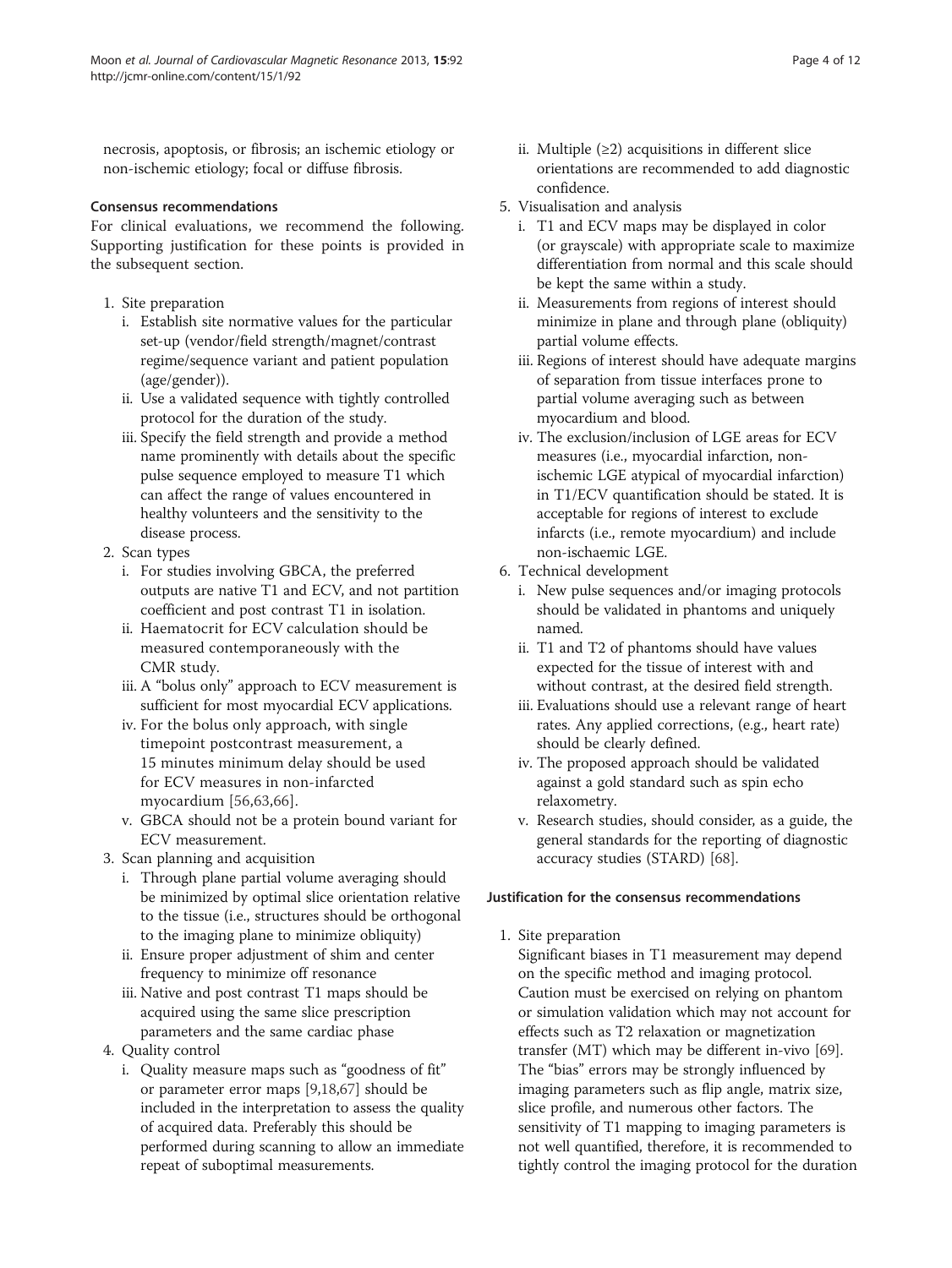of the study in order to minimize unintended variation in measured T1 due to these factors. Sequence and software upgrades, even if apparently not affecting T1 mapping (such as new tune up/ shims), need to be approached with caution. Normal values for a specific protocol may vary from system to system due to changes in software versions or scanner type, will vary with field strength, and should be measured for each specific configuration. Caution is advised when sharing normative data to ensure that scanner configuration is indeed identical. Normal values should ideally be acquired on normal subject samples (with  $n \geq 10$ , or more if small differences are being sought) representative of the target population distribution. The underlying sequence and imaging protocol should be described or referenced in sufficient detail such that it may be reproduced. A typical scan protocol is supplied, Figure 1.

2. Scan types

The relationship between the interstitium and other related parameters, the partition coefficient and isolated post contrast T1, are confounded by clinically relevant conditions arising from variation in the hematocrit, the GBCA dose which varies according to patient weight and GBCA dose conventions (0.1-0.2 mmol/kg) across centres, and the renal clearance after a bolus. Haematocrit varies considerably in large CMR cohorts [\[21](#page-9-0)]. To date, ECV appears better associated with patient outcomes [\[20,21\]](#page-9-0), compared to the partition

coefficient and post contrast T1. Agreement with the collagen volume fraction appears significantly higher for ECV [[24](#page-9-0)[,54,63\]](#page-10-0) compared to isolated post contrast T1 [\[70,71\]](#page-10-0) which does not vary linearly with GBCA concentration. Further study of these issues would be beneficial.

Equilibrium infusion does not give substantially different results to the bolus only approach except at high ECV values where an overestimation bias appears [[66\]](#page-10-0). Whilst longer delays post bolus may have advantages, a 15 minute minimum appears a reasonable compromise balancing with the need for clinical throughput, and is supported by the literature [\[56,63,66](#page-10-0)]. Although one ECV publication [[72](#page-10-0)] employed a protein bound GBCA variant, the authors pointed out that such blood protein binding renders two key assumptions invalid: firstly, the assumption of equal extracellular Gd concentrations in blood and tissue at equilibrium; secondly that the Gd relaxivity will be the same (protein binding increases relaxivity by slower molecular tumbling). Use of protein bound GBCA is not currently recommended without a more sophisticated modeling approach and more data.

- 3. Scan planning and acquisition
	- Shim. The MR reference frequency should be adjusted using a volume region over the heart both within and through the image slice. At higher magnetic fields shimming is particularly important to reduce non-uniformity of the resonance frequency over the heart. Through-

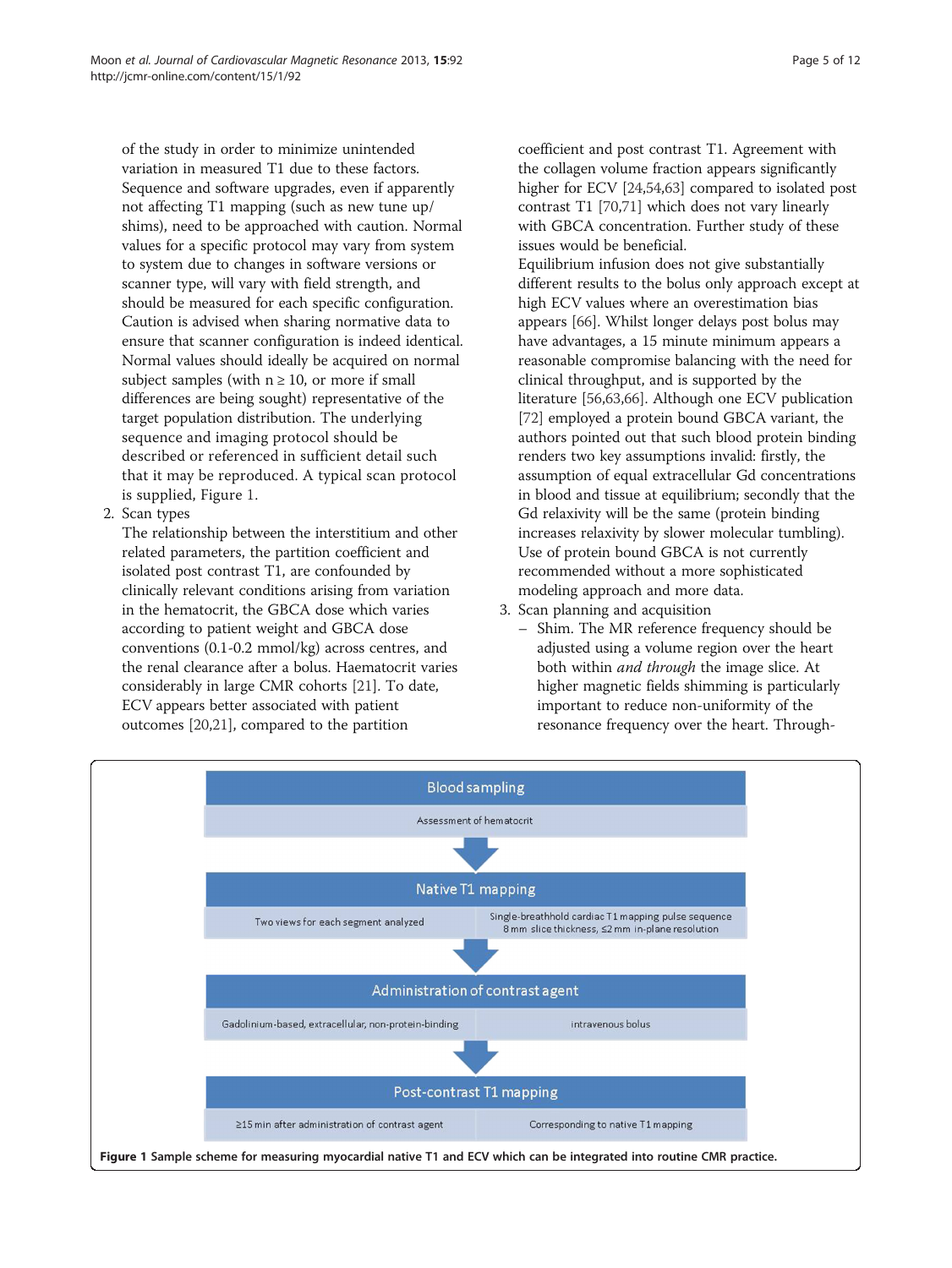slice extent of the volume region used can be important for two reasons: a simple frequency adjustment procedure might not be gated to the same cardiac phase, and motion in the throughplane direction can transport consequences of resonance frequency offsets [\[73](#page-10-0)]. Positioning the region of interest near the magnet isocenter is often beneficial [[74](#page-10-0)].

- Breath-hold. Failures of breath-holding will result in the later images not being registered to the initial ones, which causes substantial errors in the calculated maps. Shortened acquisition and motion correction can be beneficial but fundamentally ensuring a good breath-hold is desirable.
- Timing of cardiac phase. Gating intervals (e.g., diastole) should not be changed within patients or between patients and normal controls. It is acknowledged that image field of view may need to be changed for patients. As any changes in timing parameters can potentially affect T1 measurements, modification of field-of-view are preferably done without changing acquisition matrix size or allowing any sequence timings to change.

Creation of good quality maps can only be achieved if all of the constituent images are also of good quality. The following need optimization:

4. Quality control

It is useful to establish quality measures in order to aid the interpretation and improve the confidence of T1 and ECV maps and associated measurements. In cases of suspected artefacts in T1 or ECV maps, it may be useful to examine the raw magnitude and phase images for image artefacts at the corresponding location. Parametric error maps are useful for quantitatively assessing the validity of T1 or ECV results with the direct estimate of the underlying pixel measurement precision (SD) [\[18](#page-9-0)[,67\]](#page-10-0). The precision may be estimated from standard deviation maps generated for each T1 map [\[67](#page-10-0)]. Non random appearance to the error maps showing anatomy may be indicative of uncorrected motion, and thereby raise a cautionary flag in those regions. Motion correction for parametric maps, ideally employing inline automated processing as part of the pulse sequence, is desirable to minimize artefacts related to motion and misregistration, but breathholding remains desirable. Off-resonance variation across the heart may result in regional variations in apparent T1 [\[74](#page-10-0)]. When available, it is useful to have field maps that may be used to ensure that apparent T1 variations are not related to systematic biases rather than true variation in T1 [\[74\]](#page-10-0).

Although not as yet evidence based, more than one acquisition is a reasonable approach if clinical decisions are being potentially made on the quantitative results of T1 mapping. This issue is analogous to phase swaps or orthogonal cross-cuts often used for non-ischemic LGE.

5. Visualisation and analysis

During analysis, significant biases in the value of tissue T1 in a given voxel may arise due to contamination by tissue in adjacent voxels. Regions of interest (ROI) at the interface between myocardium and blood or other tissues such as fat will result in values which represent a complicated distortion of the fundamental curve-fitting assumptions and should be excluded from ROI measurements. The partial volume effect is apparent from both in-plane and through plane sources so care must be exercised to have adequate spatial resolution and slice thickness for the structures of interest, to orient slices judiciously to minimize obliquity during acquisition. During post processing, care must be exercised to draw ROIs sufficiently far from tissue interfaces which represents a key advantage of parametric maps. Criteria used for ROI delineation may have a strong influence on values and should be clearly described. These effects may not only introduce imprecision, but also bias– thinner myocardial walls (eg DCM compared to HCM, females compared to males) include proportionately more blood pool in ROIs, altering T1 (higher native, lower post contrast) and potentially inflating ECV measures. ECV can be measured in areas of LGE; [[75](#page-10-0),[76](#page-10-0)] although for ischaemic heart disease, it may reflect pathology better to dichotomise measurement into "infarct" and "remote". For non-ischaemic cardiomyopathy, where LGE likely represents the most focal fibrosis in a continuum and where LGE extent is highly thresholding method dependent [[77](#page-10-0)], LGE may be included in the ECV.

6. Technical development

Pulse sequences are continually being developed and refined, but they require initial validation prior to clinical research application. It is important that the evolution is traceable, therefore sequence naming must be unambiguous, and modifications of pulse sequences should utilize version numbers. T1 accuracy and precision should be tested systematically in sets of phantoms that should have T1 and T2 values expected for the tissue of interest with and without contrast, at the desired field strength, with temperature recordings. For example at 1.5 T, consider T1s in the range of  $T1 = 300-$ 1800 ms,  $HR = 40-120$  bpm, and with two settings of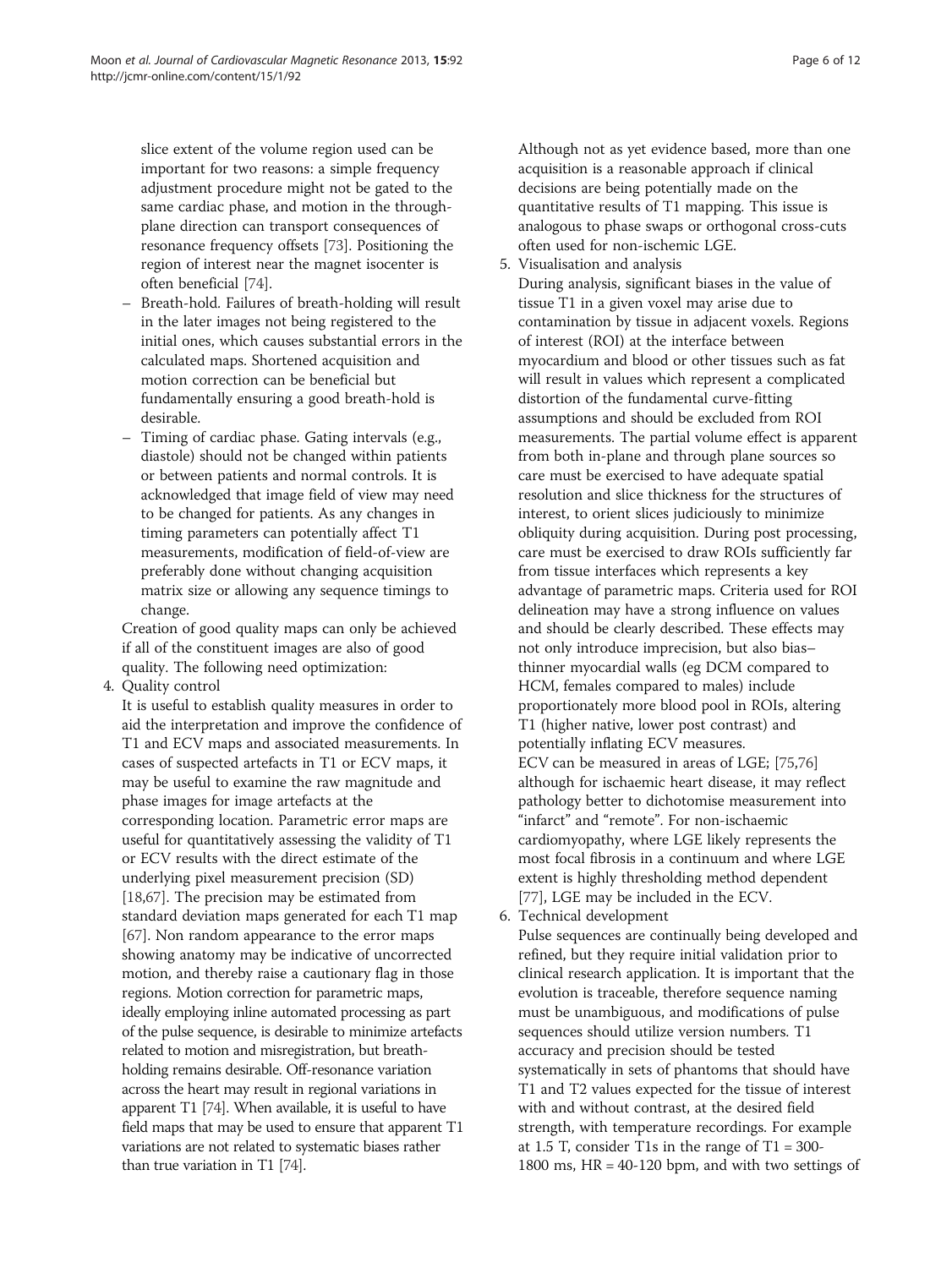T2 (50 ms and ~180 ms). The proposed approach should be validated against a gold standard such as a series of inversion recovery spin echo acquisitions with long TR and minimal echo trains. The algorithms used for T1 estimation and any applied corrections (e.g., heart rate, systematic bias) should be fully described to allow replication and/or reversing the calculations. The STARD guidelines [\[68](#page-10-0)] do not specifically apply to T1 mapping, but would benefit the field as a guide, so have been included here.

#### **Controversies**

The following areas have generated controversy and require further research.

a. What else influences what we are measuring? T1 mapping promises to improve diagnosis, improve prognosis, and inform mechanisms of disease. Robust T1 measures with high accuracy and precision would support these goals. Yet, there may be trade-offs for various T1 measuring schemes in terms of their accuracy and precision. While accuracy is desirable, precision is especially important to avoid misclassification of individuals and to stratify samples efficiently. Several factors may influence accuracy and precision of T1 measures.

The current methodology for in-vivo measurement and mapping of T1 or ECV assumes a relatively simple model that classifies a voxel as consisting of a single compartment with a homogeneous single value of the parameter T1 or ECV. According to this approximation a mono-exponential may be used to fit the measured response to either inversion or saturation recovery. In fact, we know that biological and molecular structures found in-vivo are more complex and the characteristic time constants will depend on the measurement time scales. Further, the effects such as magnetization transfer (MT), diffusion distance and time, contrast mechanisms, trans-cytolemmal water exchange rate, flow, T2 or T2\* relaxation may significantly alter the apparent T1 estimates indicated by any specific method [\[69,78](#page-10-0)[-80](#page-11-0)]. Based on these issues, there is active debate about what influences what we are really measuring, whether some methods are preferable, or whether there are still better approaches. Validation of methods based on phantoms such as agar gel is an important step but does not provide sufficient complexity to answer many of these questions. Despite this uncertainty it has been shown that current methods, if applied carefully, are reproducible [\[81\]](#page-11-0) and are valuable tools in clinical

research that correlate well with histological gold standards. In addition to the question of surrounding the simplified notion of a single T1 and how it is measured, there is also a debate over the biological influences and implications for increased or decreased T1 and/or ECV that may result with different disease states.

b. What is the best method for image acquisition? A central question posed often to the CMR community is which method to use and more specifically which protocol to use. There are numerous approaches described in the literature and that are available to users as research "sequences" [[7](#page-9-0)[,51,56,](#page-10-0)[80,82](#page-11-0)-[85\]](#page-11-0). However, there are no current standards, and many approaches are not generally accessible. Thus, it is not possible to make a consensus recommendation on a specific method/ protocol at this time. There are numerous questions/factors that are important when comparing methods such as: what influences what is really being measured, what is the accuracy and precision of the method, how reproducible is the measurement and how is it affected by variables such as motion, flow, off-resonance, how long is the measurement, and numerous others that are generally relevant in CMR. There are methods based on inversion recovery, saturation recovery, as well as hybrid methods combining inversion and saturation recovery. There are also a number of sampling and fitting strategies, and methods for image reconstruction and motion correction. Furthermore, sampling schemes could be designed differently for pre and post contrast expected T1s for optimal precision.

All of these considerations are important, and in lieu of a consensus protocol at this time, we have recommended more general guidelines for establishing normal baseline values and achieving reproducible measurements. In addition, image acquisition for T1/ECV of thin structures (RV, atria) will require new sophisticated approaches.

c. Can T1 mapping be performed in all patients? To achieve wide clinical application, T1 mapping methods should have consistent measurement properties. Any corrections should be properly documented to assure that they can be replicated or reversed if needed. Currently, the properly breathheld single-slice 2D acquisition is preferred. This group could not identify criteria to exclude individuals given the lack of evidence. There are few data examining the degree to which respiratory motion, arrhythmia and the extremes of heart rate, perturb T1 and ECV measures. Furthermore, there are potential disease related factors–thin vs. thick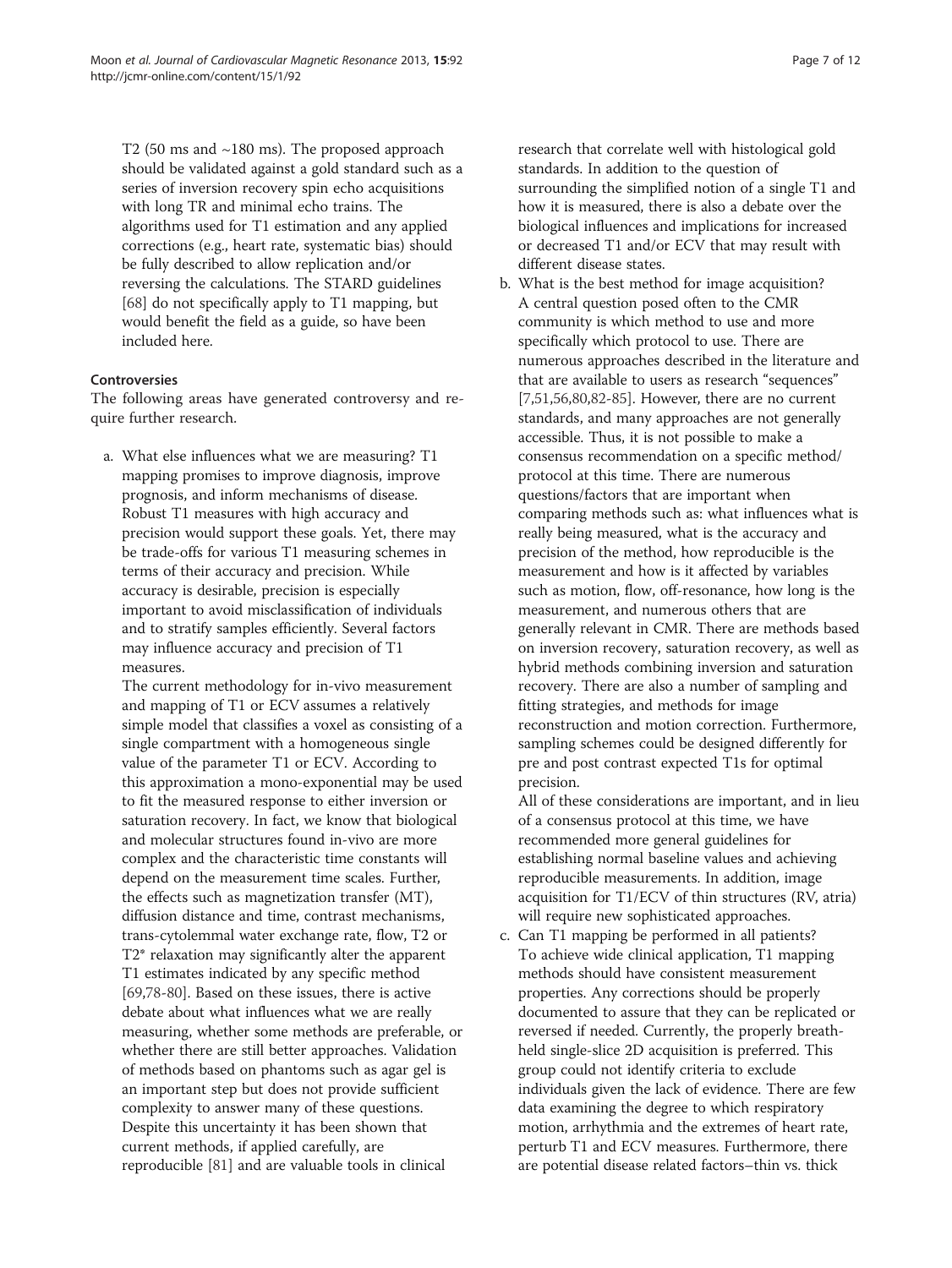myocardium; presence of arrhythmia; residual heart rate effects that could influence measured T1 and introduce bias to some unknown degree. These topics deserve further investigation

- d. Which level of spatial coverage do we need? Basal to mid short axis slices are generally preferred given their greater thickness and the generally lower obliquity compared to apical short axis slices. Thin structures and obliquity of myocardium relative to the imaging plane can introduce partial volume effects that inflate native T1 and ECV values [\[49,](#page-10-0)[85](#page-11-0)]. Long axis slices may be more prone to errors related to through plane respiratory motion. The minimum numbers of slices and ideal slice orientation remain undefined. The solution is likely to be different for different diseases (whole heart coverage vs single representative region). These issues deserve further study. In general, for diffuse diseases the mean ECV or T1 seems reasonable to report while for highly regional disease, such as hypertrophic cardiomyopathy, whole heart coverage may eventually become the standard. Peak values may depend on the size of region of interest and the spatial distribution of the disease process being studied.
- e. Impact of GBCA types and concentration on ECV measures?

The concentration of GBCA (or other factors such as cell size) could introduce deviations from the fast exchange limit assumption and influence how much intracellular water is relaxed in any given area of tissue due to trans-cytolemmal water exchange. "Fast water exchange" assumes water exchange is fast between intracellular and extracellular compartments relative to their differences in relaxivity [[79,86](#page-11-0)]. Higher GBCA concentrations would be more prone to departure from the fast water exchange assumption and potentially measure lower ECV values [[78](#page-10-0),[86](#page-11-0)]. Higher concentrations also occur post bolus with early time point measurement, renal impairment and obesity. There is some evidence for this phenomenon with upward drift of ECV measures with longer measurement times post Gd or low bolus doses [\[56,63,72](#page-10-0)]. Although these effects appear small, further work is needed. There are plenty of potential solutions if required (for example ECV measurement at fixed GBCA concentration; more sophisticated dosing or ECV measurement timing based on lean mass or renal function). However, none of these has been thoroughly investigated at this time.

f. How should we analyse images? There are as yet no standard tools to analyse CMR images, with most research being performed using

relatively restricted in-house developed tools, earlystage commercial packages, or manufacturer prototypes. Image analysis quality control and quantifying bias from partial volume error is not yet well developed. Automated ECV maps can speed measurement compared to ECV measures from manual regions of interest; additional advantages/ disadvantages are unknown. The advantages of two timepoint (pre and post contrast) vs multi-timepoint ECV calculation are also unknown. Multi-timepoint may provide superior robustness to error estimates, but compromise potential spatial coverage and ECV map creation due to additional burden related to processing. Different situations may have different preferred approaches.. The industry is encouraged to provide highly adaptable and robust tools for standardized T1 quantification and map presentation.

g. What should we report?

The biological significance of the outputs of T1 mapping is not yet known. Multiple parameters can be reported: Global or regional ECV or T1; heterogeneity in areas with or without LGE. Currently, most studies report a singular ECV value per individual, which may be an average over shortaxis slice(s) or is sometimes taken from the septum alone. A 16 segment approach however may have problems with regional measurement differences from off resonance effects or partial volume error [\[74\]](#page-10-0).

- h. Standardization for clinical utility. Clinical delivery of T1 mapping at the level of healthcare systems to permit the change of therapy based on T1 measurements has major challenges including magnet QC, normal values and the use of multiple platforms, sequences and contrast agents. In the interim, for multicenter T1 or ECV studies, we recommend performing stratified statistical analyses to adjust for variation related to each site's scanner characteristics (assuming one scanner per site). Further robust solutions will need to evolve.
- i. Complementary value of multiparametric approaches: native T1, ECV, LGE and others. Native T1 detects both intracellular and extracellular changes (focal and diffuse). ECV estimates changes in the myocardial interstitium (focal and diffuse). LGE measures focal interstitial changes. There are advantages and disadvantages to each. Native T1 has the advantage of not requiring contrast, detects iron and diffuse fat missed by the other two, but is more sensitive to changes in the type of pulse sequence, including many of its user-dependent parameters, scanner pulse sequence and T1-reconstruction implementation.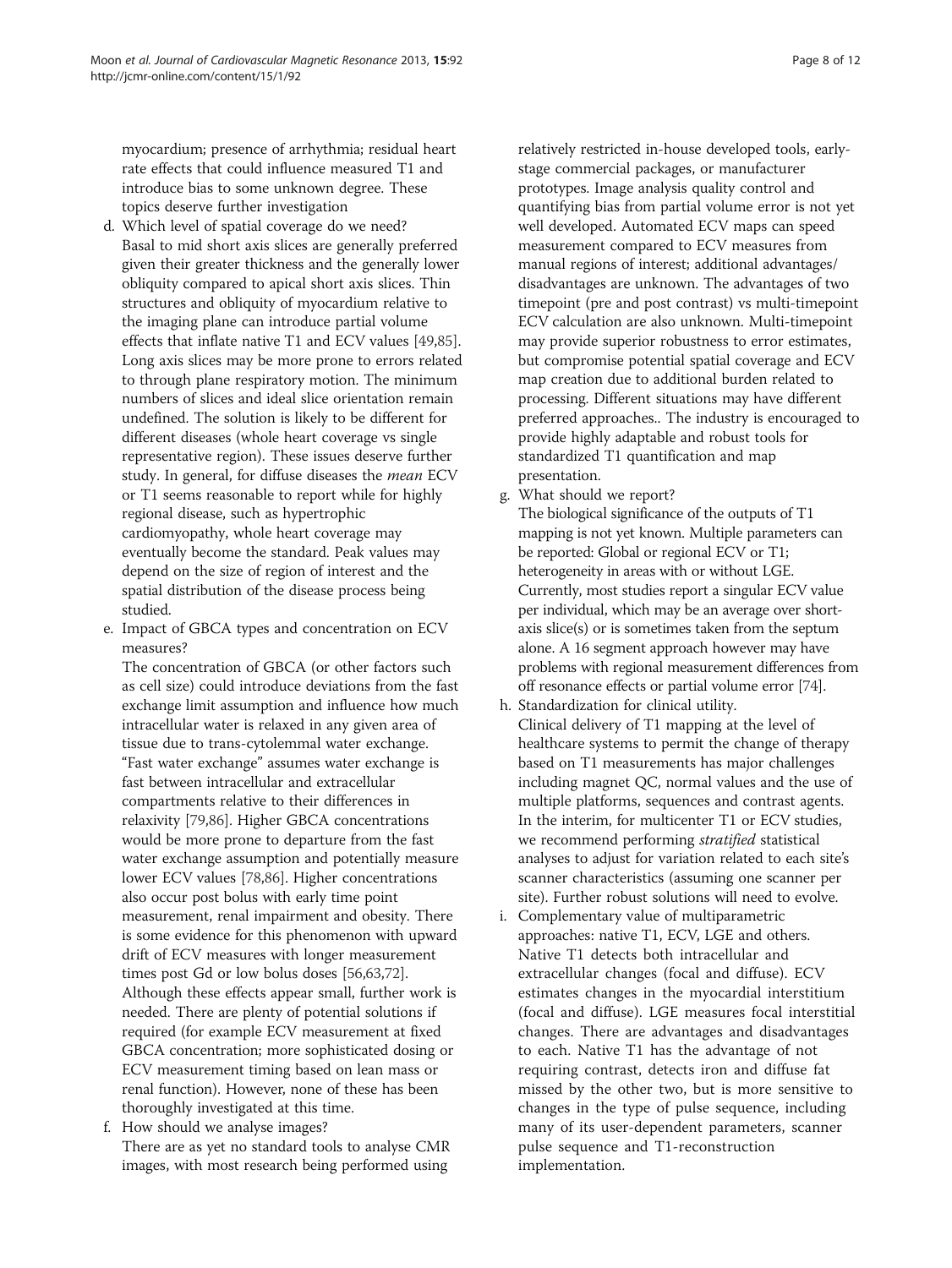<span id="page-8-0"></span>Because ECV is a ratio, ECV might be more comparable across platforms and sequences since any systematic biases in T1 estimation may cancel one another, analogous to any volumetric biases incurred during ejection fraction measures. LGE is well established and the gold standard for infarction, provides important diagnostic and prognostic information, but misses diffuse changes [\[41](#page-9-0)-[47](#page-10-0)]. Nonetheless, ECV has advantages over LGE for quantifying myocardial fibrosis and the interstitial space. LGE is less suitable for quantifying lesser degrees of ECM expansion [\[48-54](#page-10-0)] resulting from pathologies other than myocardial infarction where the differences between normal and affected myocardium are less distinct [\[20](#page-9-0)[,49-51,54,56,77](#page-10-0)[,87,88\]](#page-11-0). ECV can detect early

fibrosis changes not always detectable by LGE [\[20](#page-9-0)[,49-51,55,56\]](#page-10-0). For every disease, the optimal use of these techniques will require exploration. These 3 techniques are also just a subset of tissue characterization techniques with other techniques (T2, diffusion, spectroscopy) and modalities (e.g., ECV by CT) [[89](#page-11-0)] to be addressed in the future.

#### Conclusion

Native T1 mapping and ECV may be able to provide important insights into fundamental disease processes affecting the myocardium that otherwise can be difficult to ascertain clinically. Both appear destined to affect clinical decision making but lack multi-centre application and face significant challenges, which demand a community-wide approach (MRI vendors, funding agencies, academics, software companies, contrast agent manufacturers, clinicians). At present, subject to the stated conditions, measures of ECV and native T1 mapping appear sufficiently robust for many diseases; yet more research is required before a large-scale application for clinical decision-making can be recommended. It remains the centre's responsibility to implement quality control measures, to provide sufficient training for readers and to use validated post-processing and evaluation tools.

#### Competing interests

The following interests are declared: SN, MDR, SKP: US patent pending 61/ 387,591: SKP: Systems and Methods for Shortened Look Locker Inversion Recovery (Sh-MOLLI) Cardiac Gated Mapping of T1. September 29, 2010. All rights sold exclusively to Siemens Medical. MDR, SKP: Patent pending 61/ 689,067: SKP, MDR, Color Map Design Method for Immediate Assessment of the Deviation From Established Normal Population Statistics and its Application to Cardiovascular T1 Mapping Images.

#### Authors' contributions

The nucleus members (PDG, PK, DRM, JCM, MDR, SKP, MU, EBS) convened in London, wrote sections, and edited the manuscript collated by JCM and EBS. AEA, MGF, SN, JSM, edited manuscript. The authors acknowledge reviewer input from SCMR and ESC WG during their endorsement. All authors read and approved the final manuscript.

#### Acknowledgements

James C. Moon acknowledges support from the National Institute for Health Research Biomedical Research Centres funding scheme.

Andrew E. Arai is a principal investigator on a US government Cooperative Research And Development Agreement (CRADA) with Siemens Medical Solutions (HL-CR-05-004).

Matthias G. Friedrich: On the board of directors and shareholder of Circle Cardiovascular Imaging Inc., the manufacturer of a CMR-post processing and evaluation software.

Peter D. Gatehouse. Biomedical Research Unit funding from the National Institute for Health Research. Research agreement with Siemens. Peter Kellman acknowledges support from the National Heart, Lung and Blood Institute, National Institutes of Health by the Division of Intramural Research, NHLBI, NIH, DHHS (HL004607-14CPB).

Daniel R. Messroghli acknowledges support from the German Research Foundation (DFG) Stefan Neubauer acknowledges support from the National Institute for Health Research Oxford Biomedical Research Centre Programme. Stefan K. Piechnik acknowledges support from the National Institute for Health Research Oxford Biomedical Research Centre Programme. SN Matthew D. Robson acknowledges support from the National Institute for Health Research Oxford Biomedical Research Centre Programme. Erik B. Schelbert acknowledges receipt of contrast material donated by Bracco Diagnostics.

Jeanette Schulz-Menger: Institutional research support from Siemens Healthcare ,Circle Cardiovascular Imaging Inc and Medis. Consultant for Bayer Healthcare.

Martin Ugander acknowledges minor compensation as a speaker for Covidien, and major funding support from the Swedish Research Council. Swedish Heart and Lung Foundation, Stockholm County Council and Karolinska Institutet.

#### Author details

<sup>1</sup>The Heart Hospital, London, UK. <sup>2</sup>Institute of Cardiovascular Science, University College London, London, UK. <sup>3</sup>Department of Congenital Heart Disease and Pediatric Cardiology, Deutsches Herzzentrum Berlin, Berlin, Germany. <sup>4</sup>National Heart, Lung and Blood Institute, National Institutes of Health, Bethesda, MD, USA. <sup>5</sup>Oxford Centre for Clinical Magnetic Resonance Research, Division of Cardiovascular Medicine, Radcliffe Department of Medicine, University of Oxford, Oxford, UK. <sup>6</sup>Department of Clinical Physiology, Karolinska Institutet and Karolinska University Hospital, Stockholm, Sweden. <sup>7</sup>NIHR Cardiovascular BRU, Royal Brompton Hospital & Imperial College, London, UK. <sup>8</sup>Departments of Cardiology and Radiology, Montreal Heart Institute, Université de Montréal, Montreal, QC, Canada. <sup>9</sup>Department of Cardiology and Nephrology, Working Group Cardiac MRI, Humboldt University Berlin, Berlin, Germany. 10Charite Campus Buch Experimental and Clinical Research Center, HELIOS Klinikum Berlin Buch, Berlin, Germany. <sup>11</sup>UPMC Cardiovascular Magnetic Resonance Center, Department of Medicine, University of Pittsburgh School of Medicine, Pittsburgh, PA, USA.

#### Received: 4 October 2013 Accepted: 4 October 2013 Published: 14 October 2013

#### References

- 1. Moon JC. T1 mapping group minutes. Available at: [http://www.scmr.org/](http://www.scmr.org/forum/viewtopic.php?f=8&t=190&p=1344#p1344) [forum/viewtopic.php?f=8&t=190&p=1344#p1344.](http://www.scmr.org/forum/viewtopic.php?f=8&t=190&p=1344#p1344) Accessed June 22, 2013.
- 2. Messroghli DR, Niendorf T, Schulz-Menger J, Dietz R, Friedrich MG. T1 mapping in patients with acute myocardial infarction. J Cardiovasc Magn Reson. 2003; 5:353–59.
- 3. Messroghli DR, Radjenovic A, Kozerke S, Higgins DM, Sivananthan MU, Ridgway JP. Modified look-locker inversion recovery (MOLLI) for high-resolution T1 mapping of the heart. Magn Reson Med. 2004; 52:141-46.
- 4. Brading AF, Jones AW. Distribution and kinetics of CoEDTA in smooth muscle, and its use as an extracellular marker. J Physiol. 1969; 200:387–401.
- Poole-Wilson PA. The intracellular pH, potassium and electrolyte content of heart muscle in acidosis and alkalosis. London: University of Cambridge; 1975.
- 6. Arheden H, Saeed M, Higgins CB, Gao DW, Bremerich J, Wyttenbach R, Dae MW, Wendland MF. Measurement of the distribution volume of gadopentetate dimeglumine at echo-planar MR imaging to quantify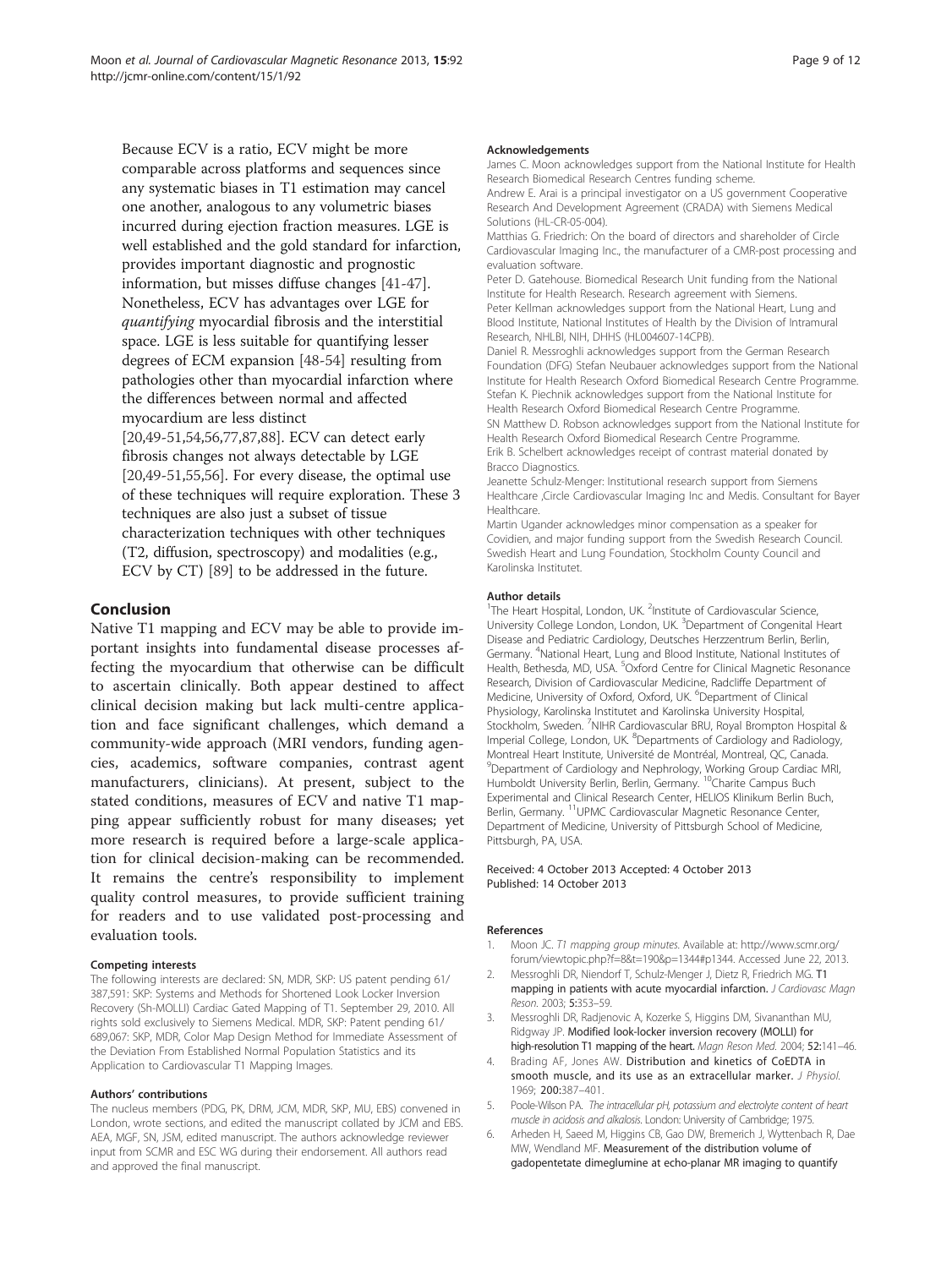<span id="page-9-0"></span>myocardial infarction: comparison with 99mTc-DTPA autoradiography in rats. Radiology. 1999; 211:698–708.

- 7. Jerosch-Herold M, Sheridan DC, Kushner JD, Nauman D, Burgess D, Dutton D, Alharethi R, Li D, Hershberger RE. Cardiac magnetic resonance imaging of myocardial contrast uptake and blood flow in patients affected with idiopathic or familial dilated cardiomyopathy. Am J Physiol Heart Circ Physiol. 2008; 295:H1234–42.
- Ugander M, Bagi PS, Oki AJ, Chen B, Hsu LY, Aletras AH, Shah S, Greiser A, Kellman P, Arai AE. Myocardial edema as detected by pre-contrast T1 and T2 CMR delineates area at risk associated with acute myocardial infarction. JACC Cardiovasc Imaging. 2012; 5:596–603.
- 9. Ferreira VM, Piechnik SK, Dall'Armellina E, Karamitsos TD, Francis JM, Choudhury RP, Friedrich MG, Robson MD, Neubauer S. Non-contrast T1-mapping detects acute myocardial edema with high diagnostic accuracy: a comparison to T2-weighted cardiovascular magnetic resonance. J Cardiovasc Magn Reson. 2012; 14:42.
- 10. Karamitsos TD, Piechnik SK, Banypersad SM, Fontana M, Ntusi NB, Ferreira VM, Whelan CJ, Myerson SG, Robson MD, Hawkins PN, Neubauer S, Moon JC. Noncontrast T1 mapping for the diagnosis of cardiac amyloidosis. JACC Cardiovasc Imaging. 2013; 6:488–97.
- 11. Bull S, White SK, Piechnik SK, Flett AS, Ferreira VM, Loudon M, Francis JM, Karamitsos TD, Prendergast BD, Robson MD, Neubauer S, Moon JC, Myerson SG. Human non-contrast T1 values and correlation with histology in diffuse fibrosis. Heart. 2013; 99:932–37.
- 12. Sado DM, White SK, Piechnik SK, Banypersad SM, Treibel T, Captur G, Fontana M, Maestrini V, Flett AS, Robson MD, Lachmann RH, Murphy E, Mehta A, Hughes D, Neubauer S, Elliott PM, Moon JC. Identification and assessment of anderson-fabry disease by cardiovascular magnetic resonance noncontrast myocardial t1 mapping. Circ Cardiovasc Imaging. 2013; 6:392–98.
- 13. Scholz TD, Fleagle SR, Parrish FC, Breon T, Skorton DJ. Effect of tissue fat and water content on nuclear magnetic resonance relaxation times of cardiac and skeletal muscle. Magn Reson Imaging. 1990; 8:605–11.
- 14. Pedersen SF, Thrysoe SA, Robich MP, Paaske WP, Ringgaard S, Botker HE, Hansen ES, Kim WY. Assessment of intramyocardial hemorrhage by T1-weighted cardiovascular magnetic resonance in reperfused acute myocardial infarction. J Cardiovasc Magn Reson. 2012; 14:59.
- 15. Puntmann VO, D'Cruz D, Smith Z, Pastor A, Choong P, Voigt T, Carr-White G, Sangle S, Schaeffter T, Nagel E. Native myocardial T1 mapping by cardiovascular magnetic resonance imaging in subclinical cardiomyopathy in patients with systemic lupus erythematosus. Circ Cardiovasc Imaging. 2013; 6:295–301.
- 16. Sado DM, White SK, Piechnik SK, Banypersad SM, Treibel T, Captur G, Fontana M, Maestrini V, Flett AS, Robson MD, Lachmann RH, Murphy E, Mehta A, Hughes D, Neubauer S, Elliott PM, Moon JC. The identification and assessment of Anderson Fabry disease by cardiovascular magnetic resonance non-contrast myocardial T1 mapping. Circ Cardiovasc Imaging. 2013; 6:392–8.
- 17. Dall'Armellina E, Piechnik SK, Ferreira VM, Si QL, Robson MD, Francis JM, Cuculi F, Kharbanda RK, Banning AP, Choudhury RP, Karamitsos TD, Neubauer S. Cardiovascular magnetic resonance by non contrast T1-mapping allows assessment of severity of injury in acute myocardial infarction. J Cardiovasc Magn Reson. 2012; 14:15.
- 18. Ferreira VM, Piechnik SK, Dall'armellina E, Karamitsos TD, Francis JM, Ntusi N, Holloway C, Choudhury RP, Kardos A, Robson MD, Friedrich MG, Neubauer S. T mapping for the diagnosis of acute myocarditis using CMR: comparison to T-weighted and late gadolinium enhanced imaging. JACC Cardiovasc Imaging. 2013. doi:10.1016/j.jcmg.2013.03.008 [Epud ahead of print].
- 19. Weber KT, Brilla CG. Pathological hypertrophy and cardiac interstitium: fibrosis and renin-angiotensin-aldosterone system. Circulation. 1991; 83:1849–65.
- 20. Wong TC, Piehler K, Meier CG, Testa SM, Klock AM, Aneizi AA, Shakesprere J, Kellman P, Shroff SG, Schwartzman DS, Mulukutla SR, Simon MA, Schelbert EB. Association between extracellular matrix expansion quantified by cardiovascular magnetic resonance and short-term mortality. Circulation. 2012; 126:1206–16.
- 21. Wong TC, Piehler K, Kang IA, Kadakkal A, Kellman P, Schwartzman DS, Mulukutla SR, Simon MA, Shroff SG, Kuller LH, Schelbert EB. Myocardial extracellular volume fraction quantified by cardiovascular magnetic resonance is increased in diabetes and associated with mortality and incident heart failure admission. Eur Heart J. 2013. doi: 10.1093/eurheartj/eht193.
- 22. Butler J, Fonarow GC, Gheorghiade M. Strategies and opportunities for drug development in heart failure. JAMA. 2013; 309:1593–94.
- 23. Banypersad SM, Sado DM, Flett AS, Gibbs SDJ, Pinney JH, Maestrini V, Cox AT, Fontana M, Whelan CJ, Wechalekar AD, Hawkins PN, Moon JC. Quantification of myocardial extracellular volume fraction in systemic AL amyloidosis: an equilibrium contrast cardiovascular magnetic resonance study. Circ Cardiovasc Imaging. 2012: 6:34-9.
- 24. Fontana M, White SK, Banypersad SM, Sado DM, Maestrini V, Flett AS, Piechnik SK, Neubauer S, Roberts N, Moon JC. Comparison of T1 mapping techniques for ECV quantification: histological validation and reproducibility of ShMOLLI versus multibreath-hold T1 quantification equilibrium contrast CMR. J Cardiovasc Magn Reson. 2012; 14:88.
- Brilla CG, Funck RC, Rupp H. Lisinopril-mediated regression of myocardial fibrosis in patients with hypertensive heart disease. Circulation. 2000; 102:1388–93.
- 26. Diez J, Querejeta R, Lopez B, Gonzalez A, Larman M, Martinez Ubago JL. Losartan-dependent regression of myocardial fibrosis is associated with reduction of left ventricular chamber stiffness in hypertensive patients. Circulation. 2002; 105:2512–17.
- 27. Izawa H, Murohara T, Nagata K, Isobe S, Asano H, Amano T, Ichihara S, Kato T, Ohshima S, Murase Y, Iino S, Obata K, Noda A, Okumura K, Yokota M. Mineralocorticoid receptor antagonism ameliorates left ventricular diastolic dysfunction and myocardial fibrosis in mildly symptomatic patients with idiopathic dilated cardiomyopathy: a pilot study. Circulation. 2005; 112:2940–45.
- 28. McLenachan JM, Dargie HJ. Ventricular arrhythmias in hypertensive left ventricular hypertrophy: relationship to coronary artery disease, left ventricular dysfunction, and myocardial fibrosis. Am J Hypertens. 1990; 3:735-40.
- Kawara T, Derksen R, de Groot JR, Coronel R, Tasseron S, Linnenbank AC, Hauer RN, Kirkels H, Janse MJ, De Bakker JM. Activation delay after premature stimulation in chronically diseased human myocardium relates to the architecture of interstitial fibrosis. Circulation. 2001; 104:3069–75.
- 30. Anderson KP, Walker R, Urie P, Ershler PR, Lux RL, Karwandee SV. Myocardial electrical propagation in patients with idiopathic dilated cardiomyopathy. J Clin Invest. 1993; 92:122-40.
- 31. Tamarappoo BK, John BT, Reinier K, Teodorescu C, Uy-Evanado A, Gunson K, Jui J, Chugh SS. Vulnerable myocardial interstitium in patients with isolated left ventricular hypertrophy and sudden cardiac death: a postmortem histological evaluation. J Am Heart Assoc. 2012; 1:e001511.
- 32. Schwartzkopff B, Brehm M, Mundhenke M, Strauer BE. Repair of coronary arterioles after treatment with perindopril in hypertensive heart disease. Hypertension. 2000: 36:220-25.
- 33. Naghavi M, Libby P, Falk E, Casscells SW, Litovsky S, Rumberger J, Badimon JJ, Stefanadis C, Moreno P, Pasterkamp G, Fayad Z, Stone PH, Waxman S, Raggi P, Madjid M, Zarrabi A, Burke A, Yuan C, Fitzgerald PJ, Siscovick DS, De Korte CL, Aikawa M, Juhani Airaksinen KE, Assmann G, Becker CR, Chesebro JH, Farb A, Galis ZS, Jackson C, Jang IK, et al. From vulnerable plaque to vulnerable patient: a call for new definitions and risk assessment strategies: Part I. Circulation. 2003; 108:1664–72.
- 34. Khavandi K, Khavandi A, Asghar O, Greenstein A, Withers S, Heagerty AM, Malik RA. Diabetic cardiomyopathy-a distinct disease? Best Pract Res Clin Endocrinol Metab. 2009; 23:347–60.
- 35. Asbun J, Villarreal FJ. The pathogenesis of myocardial fibrosis in the setting of diabetic cardiomyopathy. J Am Coll Cardiol. 2006; 47:693-700.
- 36. Goser S, Andrassy M, Buss SJ, Leuschner F, Volz CH, Ottl R, Zittrich S, Blaudeck N, Hardt SE, Pfitzer G, Rose NR, Katus HA, Kaya Z. Cardiac troponin I but not cardiac troponin T induces severe autoimmune inflammation in the myocardium. Circulation. 2006; 114:1693–702.
- 37. Van Hoeven KH, Factor SM, A comparison of the pathological spectrum of hypertensive, diabetic, and hypertensive-diabetic heart disease. Circulation. 1990; 82:848–55.
- 38. Wynn TA, Ramalingam TR. Mechanisms of fibrosis: therapeutic translation for fibrotic disease. Nat Med. 2012; 18:1028–40.
- 39. Beltrami CA, Finato N, Rocco M, Feruglio GA, Puricelli C, Cigola E, Quaini F, Sonnenblick EH, Olivetti G, Anversa P. Structural basis of end-stage failure in ischemic cardiomyopathy in humans. Circulation. 1994; 89:151–63.
- 40. Beltrami CA, Finato N, Rocco M, Feruglio GA, Puricelli C, Cigola E, Sonnenblick EH, Olivetti G, Anversa P. The cellular basis of dilated cardiomyopathy in humans. J Mol Cell Cardiol. 1995; 27:291-305.
- 41. Schelbert EB, Cao JJ, Sigurdsson S, Aspelund T, Kellman P, Aletras AH, Dyke CK, Thorgeirsson G, Eiriksdottir G, Launer LJ, Gudnason V, Harris TB, Arai AE. Prevalence and prognosis of unrecognized myocardial infarction determined by cardiac magnetic resonance in older adults. JAMA. 2012; 308:890–96.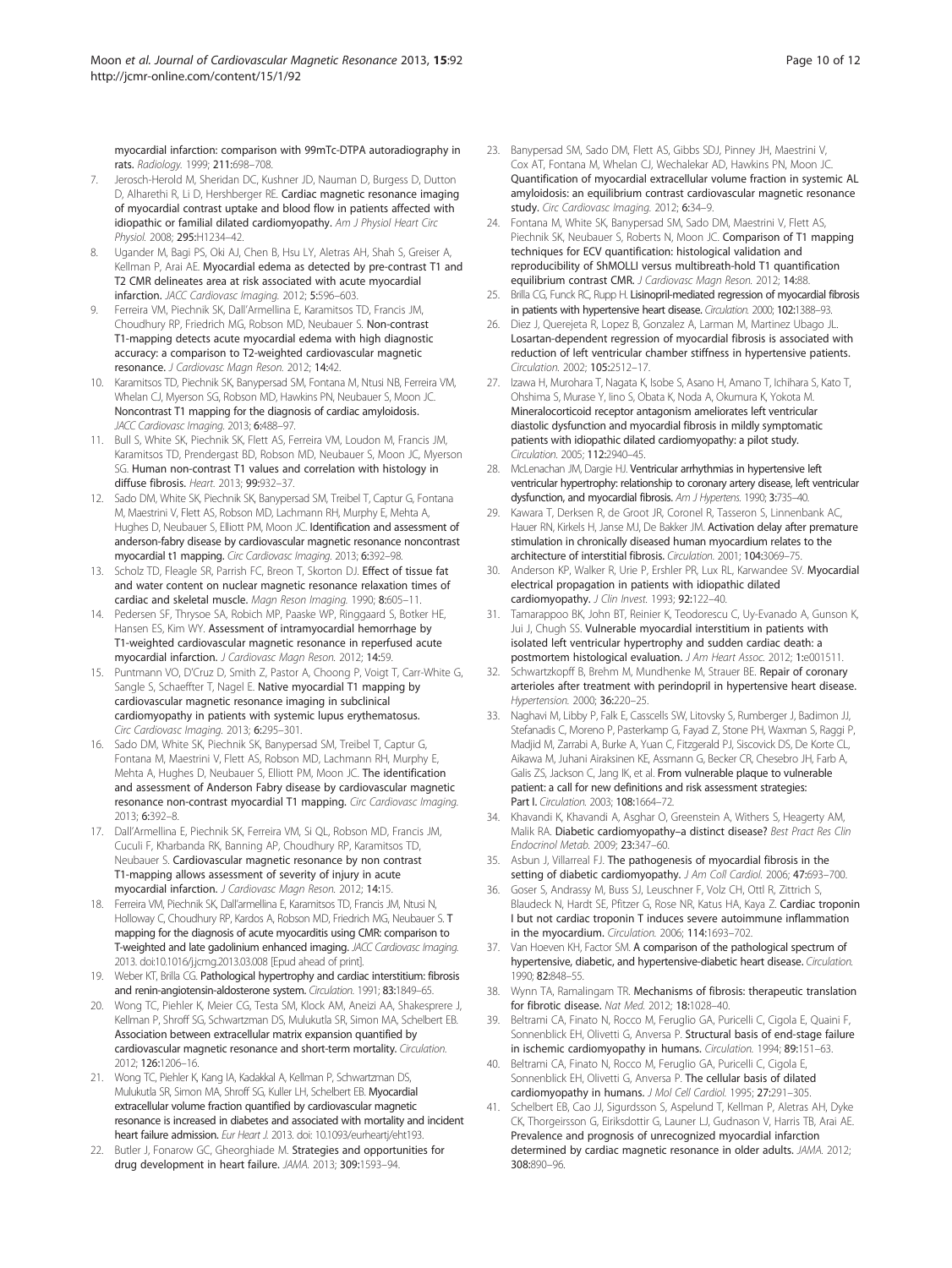- <span id="page-10-0"></span>42. Wong TC, Piehler K, Puntil KS, Moguillansky D, Meier CG, Lacomis JL, Kellman P, Cook SC, Schwartzman DS, Simon MA, Mulukutla SR, Schelbert EB. Effectiveness of late gadolinium enhancement to improve outcomes prediction in patients referred for cardiovascular magnetic resonance after echocardiography. J Cardiovasc Magn Reson. 2013; 15:1.
- 43. Cheong BY, Muthupillai R, Wilson JM, Sung A, Huber S, Amin S, Elayda MA, Lee VV, Flamm SD. Prognostic significance of delayed-enhancement magnetic resonance imaging: survival of 857 patients with and without left ventricular dysfunction. Circulation. 2009; 120:2069–76.
- 44. Klem I, Shah DJ, White RD, Pennell DJ, Van Rossum AC, Regenfus M, Sechtem U, Schvartzman PR, Hunold P, Croisille P, Parker M, Judd RM, Kim RJ. Prognostic value of routine cardiac magnetic resonance assessment of left ventricular ejection fraction and myocardial damage: an international multicenter study. Circ Cardiovasc Imaging. 2011; 4:610–19.
- 45. Kim RJ, Wu E, Rafael A, Chen EL, Parker MA, Simonetti O, Klocke FJ, Bonow RO, Judd RM. The use of contrast-enhanced magnetic resonance imaging to identify reversible myocardial dysfunction. N Engl J Med. 2000; 343:1445-53.
- 46. Gulati A, Jabbour A, Ismail TF, Guha K, Khwaja J, Raza S, Morarji K, Brown TD, Ismail NA, Dweck MR, Di Pietro E, Roughton M, Wage R, Daryani Y, O'Hanlon R, Sheppard MN, Alpendurada F, Lyon AR, Cook SA, Cowie MR, Assomull RG, Pennell DJ, Prasad SK. Association of fibrosis with mortality and sudden cardiac death in patients with nonischemic dilated cardiomyopathy. JAMA. 2013; 309:896–908.
- 47. De Waha S, Desch S, Eitel I, Fuernau G, Zachrau J, Leuschner A, Gutberlet M, Schuler G, Thiele H. Impact of early vs. late microvascular obstruction assessed by magnetic resonance imaging on long-term outcome after ST-elevation myocardial infarction: a comparison with traditional prognostic markers. Eur Heart J. 2010; 31:2660–68.
- 48. Sado DM, Flett AS, Banypersad SM, White SK, Maestrini V, Quarta G, Lachmann RH, Murphy E, Mehta A, Hughes DA, McKenna WJ, Taylor AM, Hausenloy DJ, Hawkins PN, Elliott PM, Moon JC. Cardiovascular magnetic resonance measurement of myocardial extracellular volume in health and disease. Heart. 2012; 98:1436–41.
- 49. Kellman P, Wilson JR, Xue H, Bandettini WP, Shanbhag SM, Druey KM, Ugander M, Arai AE. Extracellular volume fraction mapping in the myocardium, Part 2: initial clinical experience. J Cardiovasc Magn Reson. 2012; 14:64.
- 50. Broberg CS, Chugh SS, Conklin C, Sahn DJ, Jerosch-Herold M. Quantification of diffuse myocardial fibrosis and its association with myocardial dysfunction in congenital heart disease. Circ Cardiovasc Imaging. 2010; 3:727–34.
- 51. Ugander M, Oki AJ, Hsu LY, Kellman P, Greiser A, Aletras AH, Sibley CT, Chen MY, Bandettini WP, Arai AE. Extracellular volume imaging by magnetic resonance imaging provides insights into overt and sub-clinical myocardial pathology. Eur Heart J. 2012; 33:1268–78.
- 52. Flett AS, Sado DM, Quarta G, Mirabel M, Pellerin D, Herrey AS, Hausenloy DJ, Ariti C, Yap J, Kolvekar S, Taylor AM, Moon JC. Diffuse myocardial fibrosis in severe aortic stenosis: an equilibrium contrast cardiovascular magnetic resonance study. Eur Heart J Cardiovasc Imaging. 2012; 13:819– 26.
- 53. Mongeon FP, Jerosch-Herold M, Coelho-Filho OR, Blankstein R, Falk RH, Kwong RY. Quantification of extracellular matrix expansion by CMR in infiltrative heart disease. JACC Cardiovasc Imaging. 2012; 5:897–907.
- 54. Flett AS, Hayward MP, Ashworth MT, Hansen MS, Taylor AM, Elliott PM, McGregor C, Moon JC. Equilibrium contrast cardiovascular magnetic resonance for the measurement of diffuse myocardial fibrosis: preliminary validation in humans. Circulation. 2010; 122:138–44.
- 55. Schalla S, Bekkers SC, Dennert R, Van Suylen RJ, Waltenberger J, Leiner T, Wildberger J, Crijns HJ, Heymans S. Replacement and reactive myocardial fibrosis in idiopathic dilated cardiomyopathy: comparison of magnetic resonance imaging with right ventricular biopsy. Eur J Heart Fail. 2010; 12:227–31.
- 56. Schelbert EB, Testa SM, Meier CG, Ceyrolles WJ, Levenson JE, Blair AJ, Kellman P, Jones BL, Ludwig DR, Schwartzman D, Shroff SG, Wong TC. Myocardial extravascular extracellular volume fraction measurement by gadolinium cardiovascular magnetic resonance in humans: slow infusion versus bolus. J Cardiovasc Magn Reson. 2011; 13:16.
- 57. Shah RV, Abbasi SA, Neilan TG, Hulten E, Coelho-Filho O, Hoppin A, Levitsky L, De Ferranti S, Rhodes ET, Traum A, Goodman E, Feng H, Heydari B, Harris WS, Hoefner DM, McConnell JP, Seethamraju R, Rickers C, Kwong RY, Jerosch-Herold M. Myocardial tissue remodeling in adolescent obesity. J Am Heart Assoc. 2013; 2:e000279.
- 58. Tham EB, Haykowsky MJ, Chow K, Spavor M, Kaneko S, Khoo NS, Pagano JJ, Mackie AS, Thompson RB. Diffuse myocardial fibrosis by T1-mapping in children with subclinical anthracycline cardiotoxicity: relationship to exercise capacity, cumulative dose and remodeling. J Cardiovasc Magn Reson. 2013; 15:48.
- 59. Kellman P, Wilson JR, Xue H, Ugander M, Arai AE. Extracellular volume fraction mapping in the myocardium, Part 1: evaluation of an automated method. J Cardiovasc Magn Reson. 2012; 14:63.
- 60. Tyralla K, Adamczak M, Benz K, Campean V, Gross ML, Hilgers KF, Ritz E, Amann K. High-dose enalapril treatment reverses myocardial fibrosis in experimental uremic cardiomyopathy. PLoS One. 2011; 6:e15287
- 61. Roffe C. Ageing of the heart. Br J Biomed Sci. 1998; 55:136–48.
- 62. Urbieta-Caceres VH, Zhu XY, Gibson ME, Favreau FD, Jordan K, Lerman A, Lerman LO. Reversal of experimental renovascular hypertension restores coronary microvascular function and architecture. Am J Hypertens. 2011; 24:458–65.
- 63. Miller CA, Naish J, Bishop P, Coutts G, Clark D, Zhao S, Ray SG, Yonan N, Williams SG, Flett AS, Moon JC, Greiser A, Parker GJ, Schmitt M. Comprehensive validation of cardiovascular magnetic resonance techniques for the assessment of myocardial extracellular volume. Circ Cardiovasc Imaging. 2013; 6:373–83.
- 64. Anderson KR, Sutton MG, Lie JT. Histopathological types of cardiac fibrosis in myocardial disease. J Pathol. 1979; 128:79-85.
- 65. Swynghedauw B. Molecular mechanisms of myocardial remodeling. Physiol Rev. 1999; 79:215-62.
- 66. White SK, Sado DM, Fontana M, Banypersad SM, Maestrini V, Flett AS, Piechnik SK, Robson MD, Hausenloy DJ, Sheikh AM, Hawkins PN, Moon JC. T1 mapping for myocardial extracellular volume measurement by CMR: bolus only versus primed infusion technique. JACC Cardiovasc Imaging. 2013. doi: 10.1016/j.jcmg.2013.01.011.
- 67. Kellman P, Arai AE, Xue H. T1 and extracellular volume mapping in the heart: estimation of error maps and the influence of noise on precision. J Cardiovasc Magn Reson. 2013; 15:56.
- 68. Bossuyt PM, Reitsma JB, Bruns DE, Gatsonis CA, Glasziou PP, Irwig LM, Lijmer JG, Moher D, Rennie D, De Vet HC. Towards complete and accurate reporting of studies of diagnostic accuracy: the STARD initiative. BMJ. 2003; 326:41–4.
- 69. Robson MD, Piechnik SK, Tunnicliffe EM, Neubauer S. T1 measurements in the human myocardium: the effects of magnetization transfer on the SASHA and MOLLI sequences. Magn Reson Med. 2013. doi:10.1002/ mrm.24867 [Epub ahead of print].
- 70. Iles L, Pfluger H, Phrommintikul A, Cherayath J, Aksit P, Gupta SN, Kaye DM, Taylor AJ. Evaluation of diffuse myocardial fibrosis in heart failure with cardiac magnetic resonance contrast-enhanced T1 mapping. J Am Coll Cardiol. 2008; 52:1574–80.
- 71. Sibley CT, Noureldin RA, Gai N, Nacif MS, Liu S, Turkbey EB, Mudd JO, van der Geest RJ, Lima JA, Halushka MK, Bluemke DA. T1 mapping in cardiomyopathy at cardiac MR: comparison with endomyocardial biopsy. Radiology. 2012; 265:724–32.
- 72. Kawel N, Nacif M, Zavodni A, Jones J, Liu S, Sibley CT, Bluemke DA. T1 mapping of the myocardium: intra-individual assessment of post-contrast T1 time evolution and extracellular volume fraction at 3T for Gd-DTPA and Gd-BOPTA. J Cardiovasc Magn Reson. 2012; 14:26.
- 73. Markl M, Pelc NJ. On flow effects in balanced steady-state free precession imaging: pictorial description, parameter dependence, and clinical implications. J Magn Reson Imaging. 2004; 20:697-705.
- 74. Kellman P, Herzka DA, Arai AE, Hansen MS. Influence of off-resonance in myocardial T1-mapping using SSFP based MOLLI method. J Cardiovasc Magn Reson. 2013; 15:63.
- 75. Hunold P, Schlosser T, Vogt FM, Eggebrecht H, Schmermund A, Bruder O, Schuler WO, Barkhausen J. Myocardial late enhancement in contrast-enhanced cardiac MRI: distinction between infarction scar and non-infarction-related disease. AJR Am J Roentgenol. 2005; 184:1420–26.
- 76. Mahrholdt H, Wagner A, Judd RM, Sechtem U, Kim RJ. Delayed enhancement cardiovascular magnetic resonance assessment of non-ischaemic cardiomyopathies. Eur Heart J. 2005; 26:1461–74.
- 77. Flett AS, Hasleton J, Cook C, Hausenloy D, Quarta G, Ariti C, Muthurangu V, Moon JC. Evaluation of techniques for the quantification of myocardial scar of differing etiology using cardiac magnetic resonance. JACC Cardiovasc Imaging. 2011; 4:150-56.
- 78. Zhou R, Pickup S, Yankeelov TE, Springer CS Jr, Glickson JD. Simultaneous measurement of arterial input function and tumor pharmacokinetics in